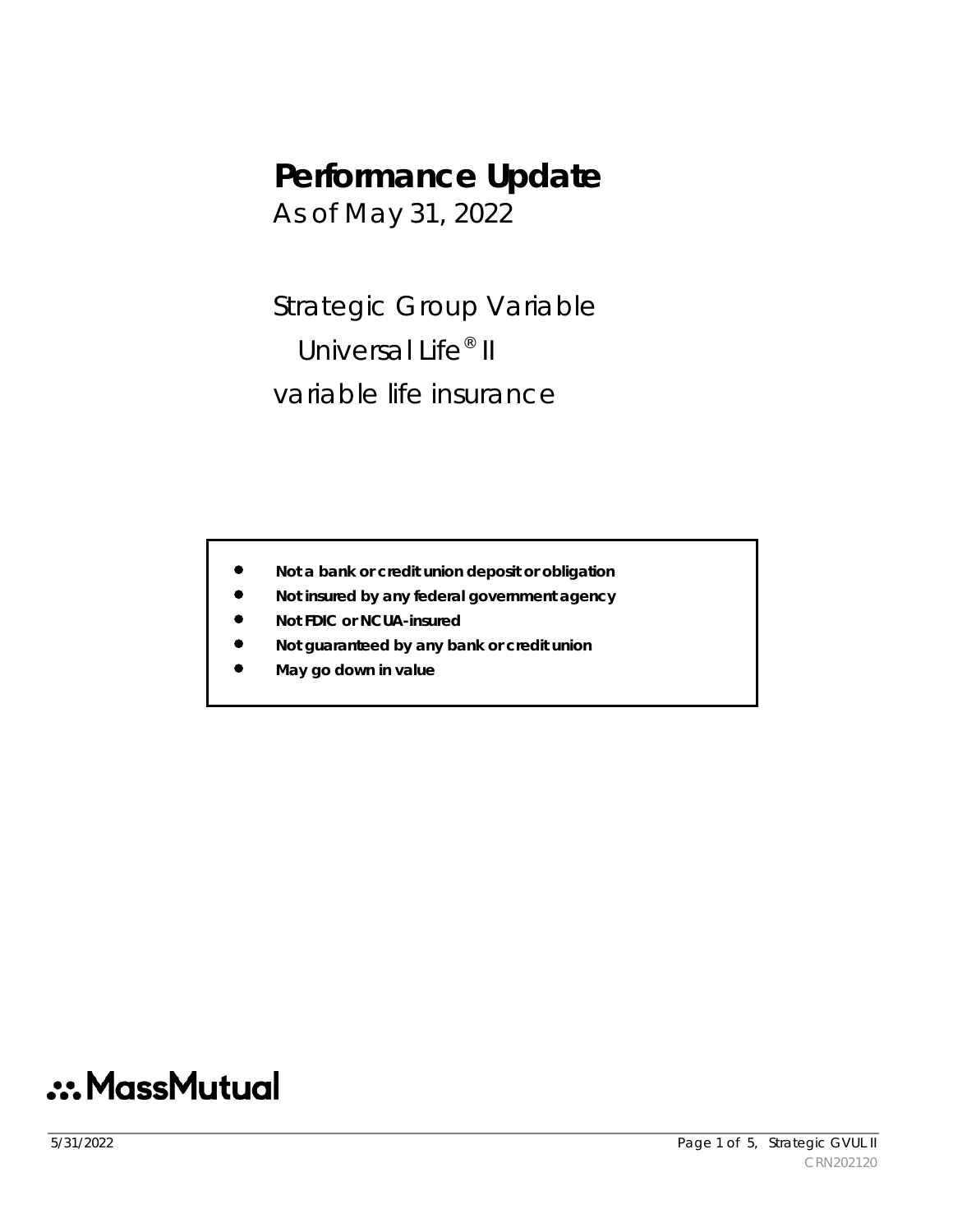# **Strategic Group Variable Universal Life® II**

Strategic Group Variable Universal Life® II is a variable group flexible premium adjustable life insurance policy. The group policy allows individual owners to elect certificates offering participation in MassMutual's fixed account and a separate account of MassMutual. We refer to the certificates we issue to individuals as "policy" or "policies."

This report gives information only about the performance of the investment options available through the policy. It does not give, and should not be understood to give, information about the overall performance of any policy. **Before purchasing a Strategic Group Variable Universal Life II policy, you should request a personalized illustration from your financial representative to see examples of how policy charges can impact the performance of your policy.** The illustration will reflect the deduction of premium charges (i.e. sales load, state premium tax and DAC tax charges), the monthly administrative, mortality and expense risk, face amount, and insurance charges, as well as any applicable rider charges specific to the policy. Additionally, if you currently own a policy, you can obtain current illustrations of policy values by contacting your personal financial representative, or by clicking on "contact us" on our web site, or by calling us at (800) 548-0073, Monday – Friday, 8 a.m. to 5 p.m. Eastern Time.

The investment performance figures in this report are based on actual historical performance of the investment options for the periods shown, including for those time periods that begin prior to this policy's availability date. In most states, the policy first became available on December 18, 2015. For periods of one year or less, the total return is not annualized. For periods greater than one year, the average annual total return for the time periods is shown.

Past performance is no indication of future results. This update contains the most recent month-end performance. Since performance changes daily, the current performance may be lower or higher than the performance reflected in this update. The investment return and principal value of an investment will fluctuate so that an investor's shares, when redeemed, may be worth more or less than their original cost. For the most recent monthend performance information, visit our website at www.massmutual.com or call the MassMutual Customer Service Center at (800) 548-0073, Monday – Friday, 8 a.m. to 5 p.m. Eastern Time.

Investing involves risk, including the loss of principal. Each investment choice underlying the policy has broad risks that apply to all investment choices, such as market risk, as well as specific risks inherent in particular types of investment choices that may subject your policy to greater risk and volatility than the general market.

**This material must be preceded or accompanied by the current prospectus for the Strategic Group Variable Universal Life II insurance [policy and the prospectuses \(or summary prospectuses, if available\) for its underlying investment choices. Before purchasing a policy,](https://www.massmutual.com/product-performance/product-performance-listing-page/strategic-group-variable-universal-life-ii)  investors should carefully consider the investment objectives, risks, charges and expenses of the policy and its underlying investment choices. Please read the prospectuses carefully before investing or sending money.** 

### **Interest Rates — Guaranteed Principal Account**

The following are effective annual rates used to credit interest on amounts in the Guaranteed Principal Account. These rates do not apply to any policy loan amounts.

Current Interest Rate as of: 7/1/21 2.15%; 8/1/21 2.15%; 9/1/21 2.15%; 10/1/21 2.20%; 11/1/21 2.25%; 12/1/21 2.25%; 1/1/22 2.25%; 2/1/22 2.25%; 3/1/22 2.25%; 4/1/22 2.25%; 5/1/22 2.25%; 6/1/22 2.25%. Effective annual rates used to credit interest on amounts in the Guaranteed Principal Account. These rates do not apply to any policy loan amounts.

### **Market Indices as of May 31, 2022**

|                                     | YTD.       | 1 Year                |          | 3 Years 5 Years 10 Years |        |  |
|-------------------------------------|------------|-----------------------|----------|--------------------------|--------|--|
| S&P 500 Index                       | $-12.76\%$ | -0.30%                | 16.44%   | 13.38%                   | 14.40% |  |
| MSCI ACWI Ex USA NR USD             |            | $-10.74\%$ $-12.41\%$ | 6.49%    | 4.42%                    | 6.39%  |  |
| Russell 2000 Total Return Index     | -16.57%    | -16.92%               | 9.70%    | 7.72%                    | 10.83% |  |
| Bloomberg U.S. Aggregate Bond Index | $-8.92\%$  | $-8.22\%$             | $0.00\%$ | 1.18%                    | 1.71%  |  |

*Market indices have been provided for informational purposes only; they are unmanaged and reflect no fees or expenses. Individuals cannot invest directly in an index.* 

The Standard & Poor's 500 Index is an unmanaged measure of common stock total return performance in the U.S.

The Russell 2000 Total Return Index is a broad based, unmanaged index comprised of 2000 of the smallest U.S. domiciled company common stocks (on the basis of capitalization) that are traded in the United States on the New York Stock Exchange, the American Stock Exchange, and NASDAQ.

The Bloomberg U.S. Aggregate Bond Index is an unmanaged index of U.S. corporate bond issues, U.S. Government Securities and mortgage-backed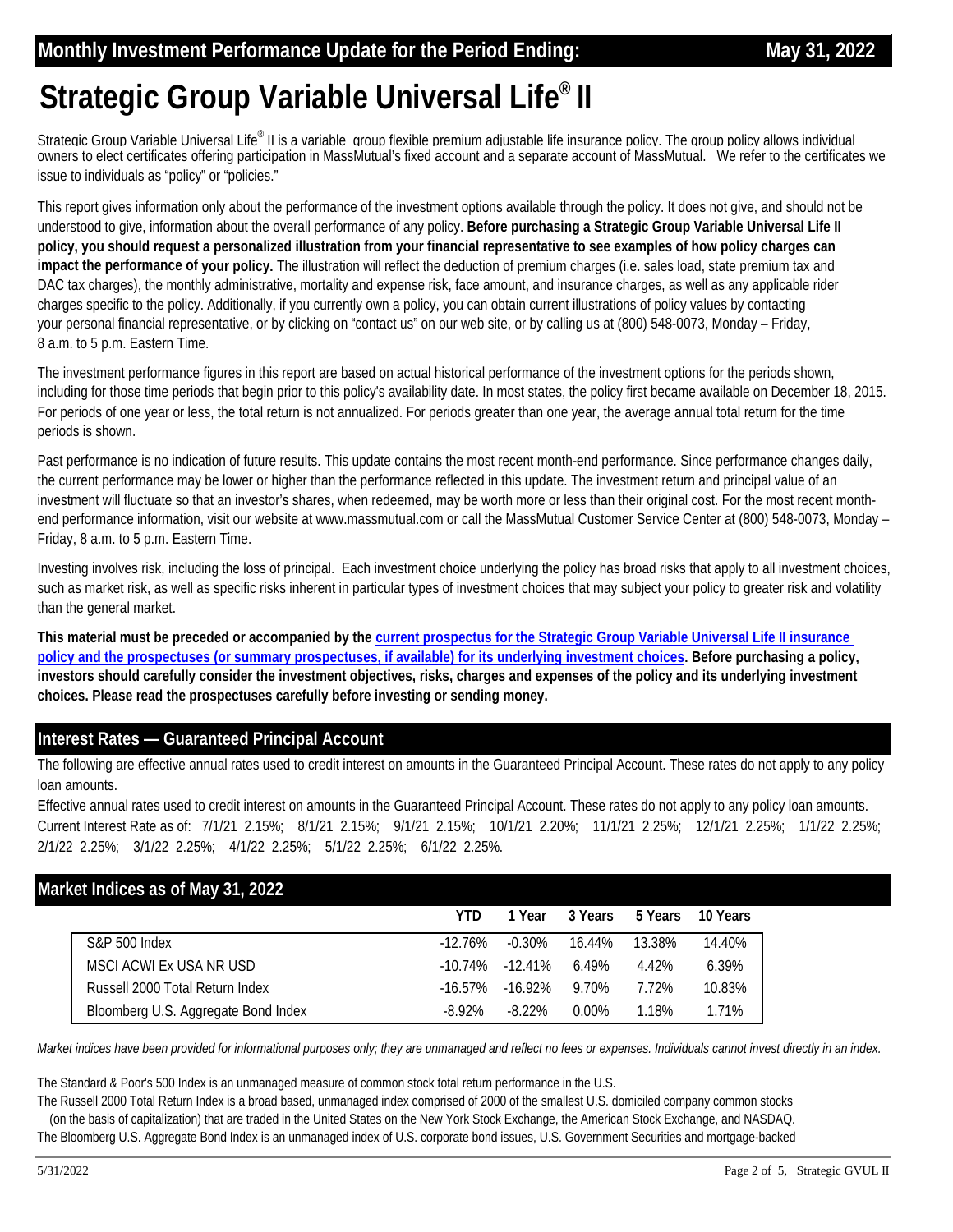Total Returns for each fund are the actual historical rates and are net of all fund management fees and other operating expenses. Those returns do not reflect policy charges. Policy charges include: premium charges (i.e. sales load, state premium tax and DAC tax charges), and the monthly administrative, mortality and expense risk, face amount, and insurance charges and any applicable rider changes. If these charges were deducted, the returns would be significantly lower.

|                              |                                                                                                           | Fund       |                 | Cumulative | Average Annual |          |          |                                |           |
|------------------------------|-----------------------------------------------------------------------------------------------------------|------------|-----------------|------------|----------------|----------|----------|--------------------------------|-----------|
| Asset                        |                                                                                                           | Inception  |                 |            |                |          |          |                                | Since     |
| Category                     | <b>Investment Fund</b>                                                                                    | Date       | <b>Endnotes</b> | <b>YTD</b> | 1 Year         | 3 Years  | 5 Years  | 10 Years $+$                   | Inception |
|                              | MML Conservative Allocation (Initial Class)                                                               | 8/31/2007  | $\mathbf{1}$    | $-10.12%$  | $-7.74%$       | 5.02%    | 4.49%    | 5.64%                          |           |
|                              | MML American Funds Core Allocation (Service<br>Class I)                                                   | 8/15/2008  | 1               | $-9.61%$   | $-5.09%$       | 8.12%    | 6.66%    | 8.15%                          |           |
| Allocation<br>Asset          | MML Balanced Allocation (Initial Class)                                                                   | 8/31/2007  | 1               | $-10.29%$  | $-7.69%$       | 6.05%    | 5.15%    | 6.50%                          |           |
|                              | MML Moderate Allocation (Initial Class)                                                                   | 8/31/2007  | 1               | $-10.66%$  | $-7.69%$       | 6.82%    | 5.67%    | 7.26%                          |           |
|                              | MML Growth Allocation (Initial Class)                                                                     | 8/31/2007  | 1               | $-11.18%$  | $-7.96%$       | 8.63%    | 6.84%    | 8.62%                          |           |
|                              | MML Aggressive Allocation (Initial Class)                                                                 | 8/31/2007  | 1               | $-11.88%$  | $-8.07%$       | 9.85%    | 7.67%    | 9.78%                          |           |
| Market<br>Money              | MML U.S. Government Money Market (Initial<br>Class)<br>7-day yield: 1.16%                                 | 12/16/1981 | $\overline{2}$  | 0.02%      | 0.02%          | 0.38%    | 0.73%    | 0.37%                          |           |
|                              | Invesco V.I. Global Strategic Income (Series I)                                                           | 5/3/1993   |                 | $-8.31%$   | $-10.52%$      | $-1.32%$ | $-0.15%$ | 1.86%                          |           |
|                              | MML Dynamic Bond (Class II)                                                                               | 5/15/2015  |                 | $-7.89%$   | $-7.26%$       | $-0.54%$ | 0.84%    |                                | 1.62%     |
|                              | MML High Yield (Class II)                                                                                 | 5/3/2010   |                 | $-7.59%$   | $-3.99%$       | 3.56%    | 3.11%    | 5.87%                          |           |
| Income<br>Fixed              | MML Inflation-Protected and Income (Initial Class)                                                        | 8/30/2002  |                 | $-6.38%$   | $-2.11%$       | 4.36%    | 3.66%    | 2.04%                          |           |
|                              | MML Managed Bond (Service Class)                                                                          | 12/16/1981 |                 | $-9.99%$   | $-8.85%$       | 0.58%    | 1.68%    | 2.06%                          |           |
|                              | MML Short-Duration Bond (Class II)                                                                        | 5/3/2010   |                 | $-6.51%$   | $-6.55%$       | $-0.60%$ | 0.47%    | 1.04%                          |           |
|                              | MML Total Return Bond (Class II)                                                                          | 8/9/2010   |                 | $-9.69%$   | $-9.17%$       | $-0.04%$ | 1.05%    | 1.64%                          |           |
|                              |                                                                                                           |            |                 |            |                |          |          |                                |           |
| Balanced                     | MML Blend (Initial Class)                                                                                 | 2/3/1984   |                 | $-11.69%$  | $-4.93%$       | 9.17%    | 7.82%    | 9.26%                          |           |
|                              | MML Equity (Initial Class)                                                                                | 5/13/1994  | $\mathfrak{Z}$  | $-3.87%$   | 2.01%          | 14.70%   | 10.04%   | 11.99%                         |           |
| Large Cap                    | MML Equity Income (Initial Class)                                                                         | 5/1/2006   |                 | $-0.08%$   | 3.44%          | 13.99%   | 10.32%   | 11.45%                         |           |
| Value                        | MML Fundamental Value (Class II)                                                                          | 8/10/2010  |                 | $-1.86%$   | 3.25%          | 14.94%   | 9.49%    | 11.27%                         |           |
|                              | MML Income & Growth (Initial Class)                                                                       | 5/1/2006   | 4               | 0.00%      | 3.93%          | 14.69%   | 9.92%    | 11.29%                         |           |
|                              | Fidelity® VIP Contrafund® (Service Class)                                                                 | 1/3/1995   | 4               | $-20.65%$  | $-7.18%$       | 15.46%   | 12.24%   | 13.30%                         |           |
| Large Cap                    |                                                                                                           | 7/5/1995   |                 | $-15.60%$  | $-5.92%$       | 12.57%   | 9.86%    | 12.46%                         |           |
|                              | E Invesco V.I. Main Street (Series I)<br>E MML Focused Equity (Class II)<br>MML Focused Equity (Class II) | 12/8/2011  |                 | $-5.65%$   | 5.06%          | 13.58%   | 13.30%   | 14.40%                         |           |
|                              | MML Growth & Income (Initial Class)                                                                       | 5/1/2006   |                 | $-13.69%$  | $-3.93%$       | 13.48%   | 11.76%   | 13.51%                         |           |
|                              | MML American Funds Growth (Service Class I)                                                               | 2/8/1984   |                 | $-22.25%$  | $-12.93%$      | 19.47%   | 15.56%   | 15.56%                         |           |
|                              |                                                                                                           | 5/1/2006   |                 | $-29.09%$  | $-22.25%$      | 8.18%    | 11.02%   | 14.01%                         |           |
| Large<br>Cap                 | MML Blue Chip Growth (Initial Class)<br>S MML Fundamental Equity (Class II)                               | 12/8/2011  |                 | $-15.65%$  | $-6.12%$       | 14.58%   | 14.13%   | 14.04%                         |           |
|                              | MML Large Cap Growth (Initial Class)                                                                      | 8/31/1999  |                 | $-22.81%$  | $-16.48%$      | 11.91%   | 12.15%   | 13.05%                         |           |
|                              | MML Mid Cap Value (Initial Class)                                                                         | 5/1/2006   |                 | 1.43%      | 6.05%          | 14.10%   | 9.13%    | 12.81%                         |           |
| Small /<br>Mid Cap           | $\frac{9}{50}$ MML Mid Cap Value (initial Class)<br>MML Small/Mid Cap Value (initial Class)               | 5/1/2006   |                 | $-10.39%$  | $-7.00%$       | 12.82%   | 8.24%    | 11.74%                         |           |
|                              | MML Small Company Value (Class II)                                                                        | 2/27/2009  |                 | $-8.57%$   | $-3.12%$       | 12.38%   | 8.75%    | 10.83%                         |           |
| Blend<br>Small<br>Mid<br>Cap | MML Small Cap Equity (Initial Class)                                                                      | 6/1/1998   |                 | $-13.47%$  | $-9.80%$       | 14.15%   | 9.91%    | 12.75%                         |           |
| 5/31/2022                    |                                                                                                           |            |                 |            |                |          |          | Page 3 of 5, Strategic GVUL II |           |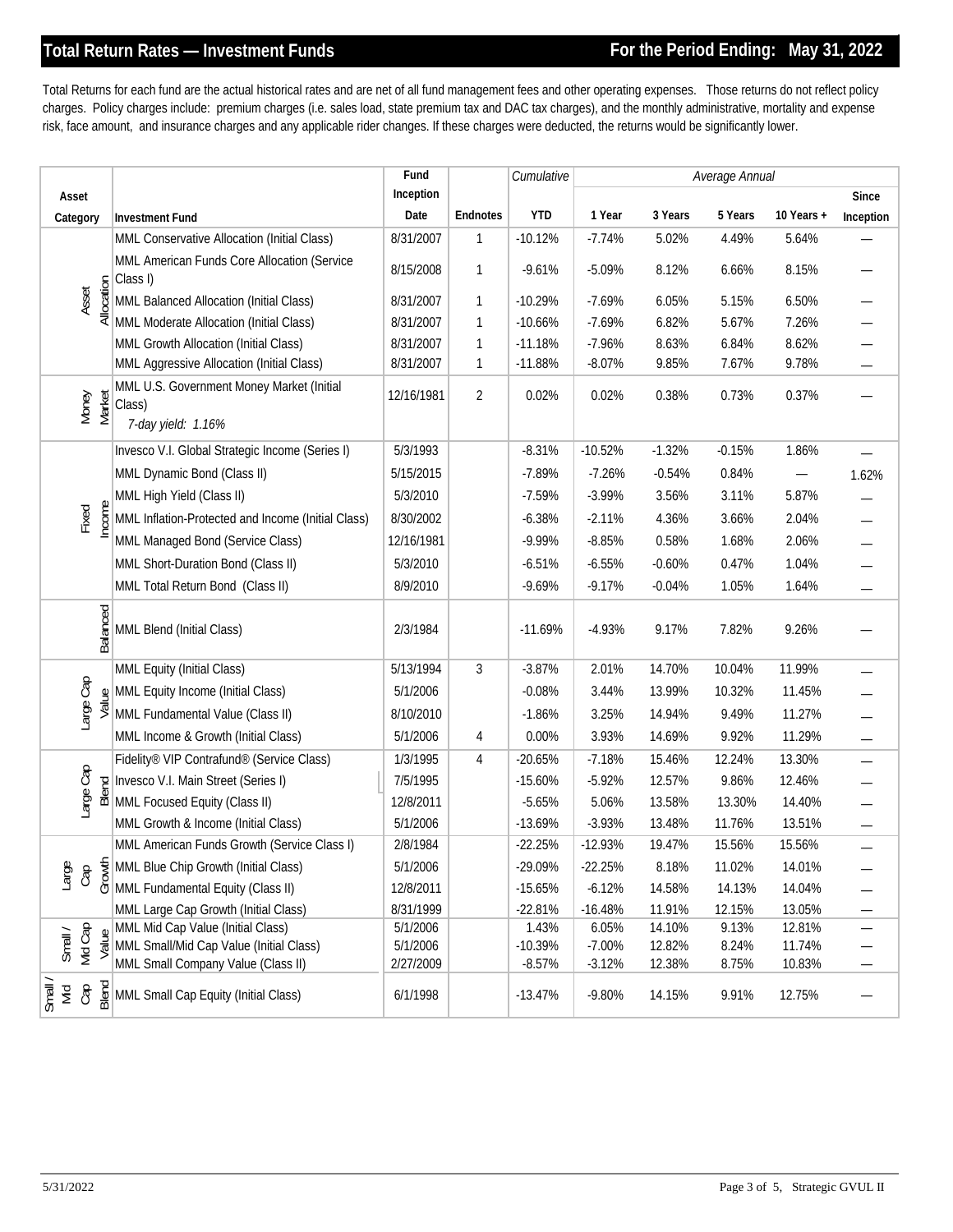|                              |                                                             | Fund       |          | Cumulative | Average Annual |          |         |                                |                          |
|------------------------------|-------------------------------------------------------------|------------|----------|------------|----------------|----------|---------|--------------------------------|--------------------------|
| Asset                        |                                                             | Inception  |          |            |                |          |         |                                | <b>Since</b>             |
| Category                     | Investment Fund                                             | Date       | Endnotes | <b>YTD</b> | 1 Year         | 3 Years  | 5 Years | 10 Years +                     | Inception                |
|                              | Invesco V.I. Discovery Mid Cap Growth (Series I)            | 8/15/1986  |          | $-27.67%$  | $-17.65%$      | 11.67%   | 12.13%  | 12.94%                         |                          |
| Small /<br>Mid Cap<br>Growth | MML Mid Cap Growth (Initial Class)                          | 5/1/2006   |          | $-22.28%$  | $-16.44%$      | 8.14%    | 9.36%   | 12.90%                         |                          |
|                              | MML Small Cap Growth Equity (Initial Class)                 | 5/3/1999   |          | $-20.27%$  | $-18.70%$      | 10.31%   | 11.04%  | 12.70%                         | —                        |
|                              | Invesco V.I. Global (Series I)                              | 11/12/1990 |          | $-25.73%$  | $-21.05%$      | 8.58%    | 7.71%   | 10.87%                         | $\overline{\phantom{0}}$ |
|                              | Invesco Oppenheimer V.I. International Growth<br>(Series I) | 5/13/1992  |          | $-23.29%$  | $-20.37%$      | 6.50%    | 2.85%   | 6.74%                          |                          |
| International /<br>Global    | MML American Funds International (Service Class             | 5/1/1990   |          | $-14.85%$  | $-20.34%$      | 2.56%    | 2.39%   | 6.00%                          |                          |
|                              | MML Foreign (Initial Class)                                 | 5/1/2006   |          | $-9.51%$   | $-9.61%$       | 6.46%    | 2.14%   | 5.48%                          |                          |
|                              | MML Global (Class II)                                       | 5/1/2006   |          | $-13.69%$  | $-9.97%$       | 10.17%   | 8.14%   | 11.05%                         |                          |
|                              | MML International Equity (Class II)                         | 1/7/2014   |          | $-11.59%$  | $-15.68%$      | 7.13%    | 1.84%   | $\overline{\phantom{m}}$       | 2.35%                    |
|                              | MML Strategic Emerging Markets (Class II)                   | 8/27/2008  | 5        | $-21.90%$  | $-33.16%$      | $-0.88%$ | 1.25%   | 1.88%                          |                          |
|                              | Delaware Ivy VIP Asset Strategy (Class II)                  | 4/20/1995  |          | $-11.35%$  | $-7.95%$       | 7.73%    | 7.14%   | 6.22%                          |                          |
| Speciality                   | MML Managed Volatility (Initial Class)                      | 5/1/2000   |          | $-8.33%$   | $-3.39%$       | 5.61%    | 4.02%   | 6.18%                          |                          |
| 5/31/2022                    |                                                             |            |          |            |                |          |         | Page 4 of 5, Strategic GVUL II |                          |